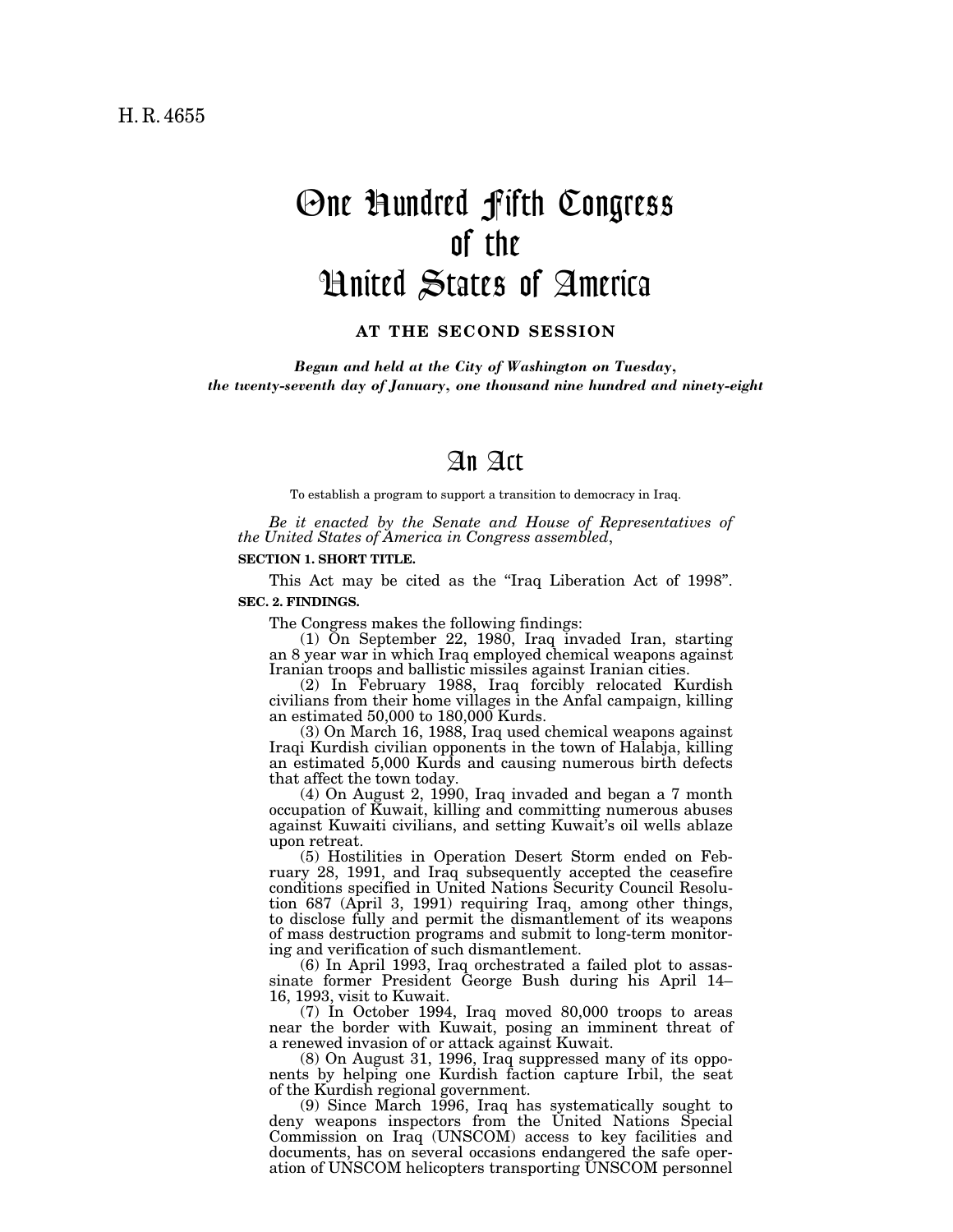# H. R. 4655—2

in Iraq, and has persisted in a pattern of deception and concealment regarding the history of its weapons of mass destruction programs.

 $(10)$  On August 5, 1998, Iraq ceased all cooperation with UNSCOM, and subsequently threatened to end long-term monitoring activities by the International Atomic Energy Agency and UNSCOM.

(11) On August 14, 1998, President Clinton signed Public Law 105–235, which declared that ''the Government of Iraq is in material and unacceptable breach of its international obligations'' and urged the President ''to take appropriate action, in accordance with the Constitution and relevant laws of the United States, to bring Iraq into compliance with its international obligations.".<br>(12) On May 1, 1998, President Clinton signed Public Law

 $105-174$ , which made \$5,000,000 available for assistance to the Iraqi democratic opposition for such activities as organization, training, communication and dissemination of information, developing and implementing agreements among opposition groups, compiling information to support the indictment of Iraqi officials for war crimes, and for related purposes.

# **SEC. 3. SENSE OF THE CONGRESS REGARDING UNITED STATES POLICY TOWARD IRAQ.**

It should be the policy of the United States to support efforts to remove the regime headed by Saddam Hussein from power in Iraq and to promote the emergence of a democratic government to replace that regime.

## **SEC. 4. ASSISTANCE TO SUPPORT A TRANSITION TO DEMOCRACY IN IRAQ.**

(a) AUTHORITY TO PROVIDE ASSISTANCE.—The President may provide to the Iraqi democratic opposition organizations designated in accordance with section 5 the following assistance:

(1) BROADCASTING ASSISTANCE.—(A) Grant assistance to such organizations for radio and television broadcasting by such organizations to Iraq.<br>(B) There is authorized to be appropriated to the United

States Information Agency  $$2,000,000$  for fiscal year 1999 to carry out this paragraph.

(2) MILITARY ASSISTANCE.—(A) The President is authorized to direct the drawdown of defense articles from the stocks of the Department of Defense, defense services of the Department of Defense, and military education and training for such organizations.

(B) The aggregate value (as defined in section 644(m) of the Foreign Assistance Act of 1961) of assistance provided under this paragraph may not exceed \$97,000,000.

(b) HUMANITARIAN ASSISTANCE.—The Congress urges the President to use existing authorities under the Foreign Assistance Act of 1961 to provide humanitarian assistance to individuals living in areas of Iraq controlled by organizations designated in accordance with section 5, with emphasis on addressing the needs of individuals who have fled to such areas from areas under the control of the Saddam Hussein regime.

(c) RESTRICTION ON ASSISTANCE.—No assistance under this section shall be provided to any group within an organization designated in accordance with section 5 which group is, at the time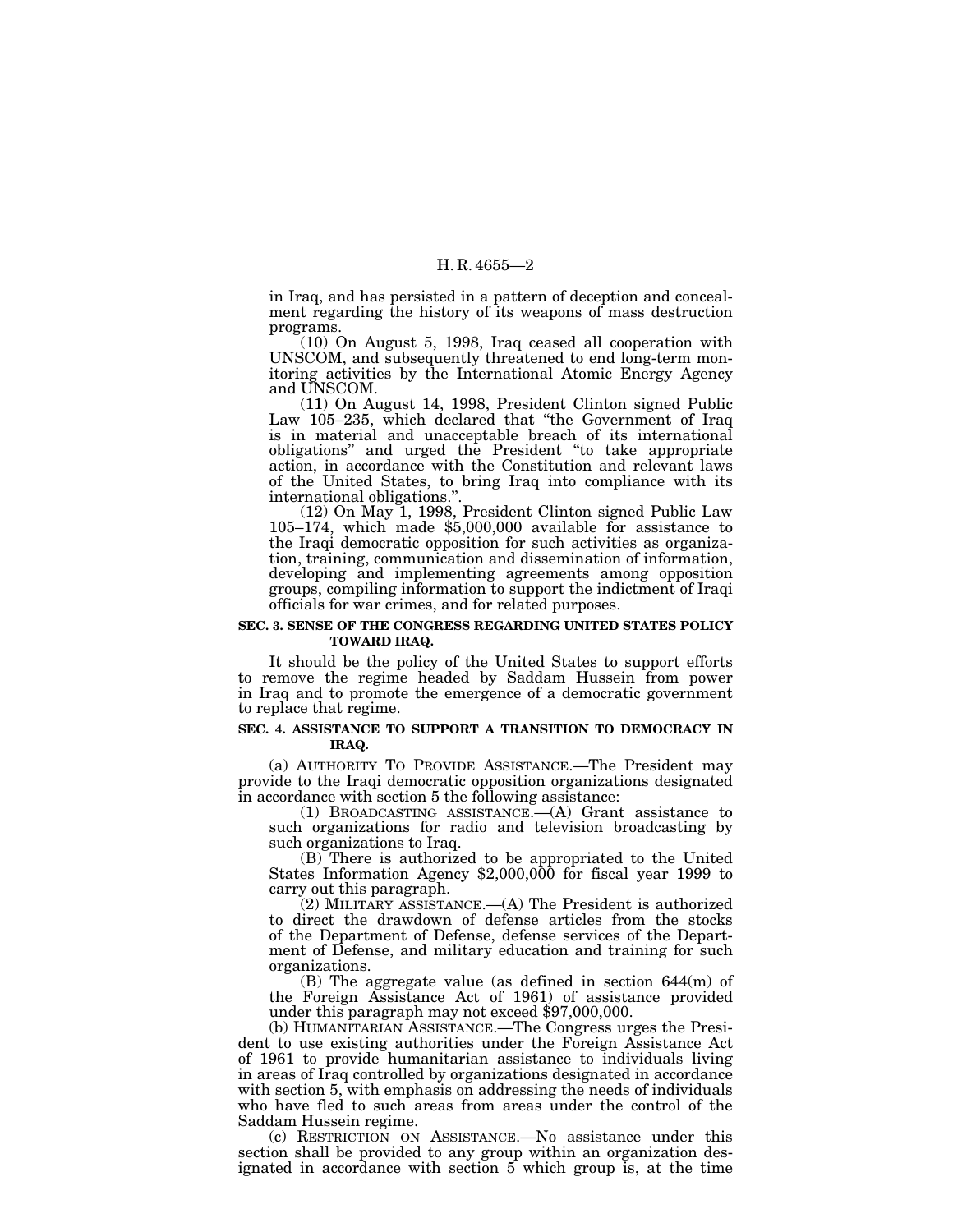# H. R. 4655—3

the assistance is to be provided, engaged in military cooperation with the Saddam Hussein regime.

(d) NOTIFICATION REQUIREMENT.—The President shall notify the congressional committees specified in section 634A of the Foreign Assistance Act of 1961 at least 15 days in advance of each obligation of assistance under this section in accordance with the procedures applicable to reprogramming notifications under section 634A.

(e) REIMBURSEMENT RELATING TO MILITARY ASSISTANCE.—

(1) IN GENERAL.—Defense articles, defense services, and military education and training provided under subsection (a)(2) shall be made available without reimbursement to the Department of Defense except to the extent that funds are appropriated pursuant to paragraph (2).

(2) AUTHORIZATION OF APPROPRIATIONS.—There are authorized to be appropriated to the President for each of the fiscal years 1998 and 1999 such sums as may be necessary to reimburse the applicable appropriation, fund, or account for the value (as defined in section 644(m) of the Foreign Assistance Act of 1961) of defense articles, defense services, or military education and training provided under subsection (a)(2).

(f) AVAILABILITY OF  $\overline{F}$ UNDS.  $-(1)$  Amounts authorized to be appropriated under this section are authorized to remain available until expended.

(2) Amounts authorized to be appropriated under this section are in addition to amounts otherwise available for the purposes described in this section.

(g) AUTHORITY TO PROVIDE ASSISTANCE.—Activities under this section (including activities of the nature described in subsection (b)) may be undertaken notwithstanding any other provision of law.

### **SEC. 5. DESIGNATION OF IRAQI DEMOCRATIC OPPOSITION ORGANIZA-TION.**

(a) INITIAL DESIGNATION.—Not later than 90 days after the date of the enactment of this Act, the President shall designate one or more Iraqi democratic opposition organizations that the President determines satisfy the criteria set forth in subsection (c) as eligible to receive assistance under section 4.

(b) DESIGNATION OF ADDITIONAL ORGANIZATIONS.—At any time subsequent to the initial designation pursuant to subsection (a), the President may designate one or more additional Iraqi democratic opposition organizations that the President determines satisfy the criteria set forth in subsection (c) as eligible to receive assistance under section 4.

(c) CRITERIA FOR DESIGNATION.—In designating an organization pursuant to this section, the President shall consider only organizations that—

(1) include a broad spectrum of Iraqi individuals, groups, or both, opposed to the Saddam Hussein regime; and

(2) are committed to democratic values, to respect for human rights, to peaceful relations with Iraq's neighbors, to maintaining Iraq's territorial integrity, and to fostering cooperation among democratic opponents of the Saddam Hussein regime.

(d) NOTIFICATION REQUIREMENT.—At least 15 days in advance of designating an Iraqi democratic opposition organization pursuant